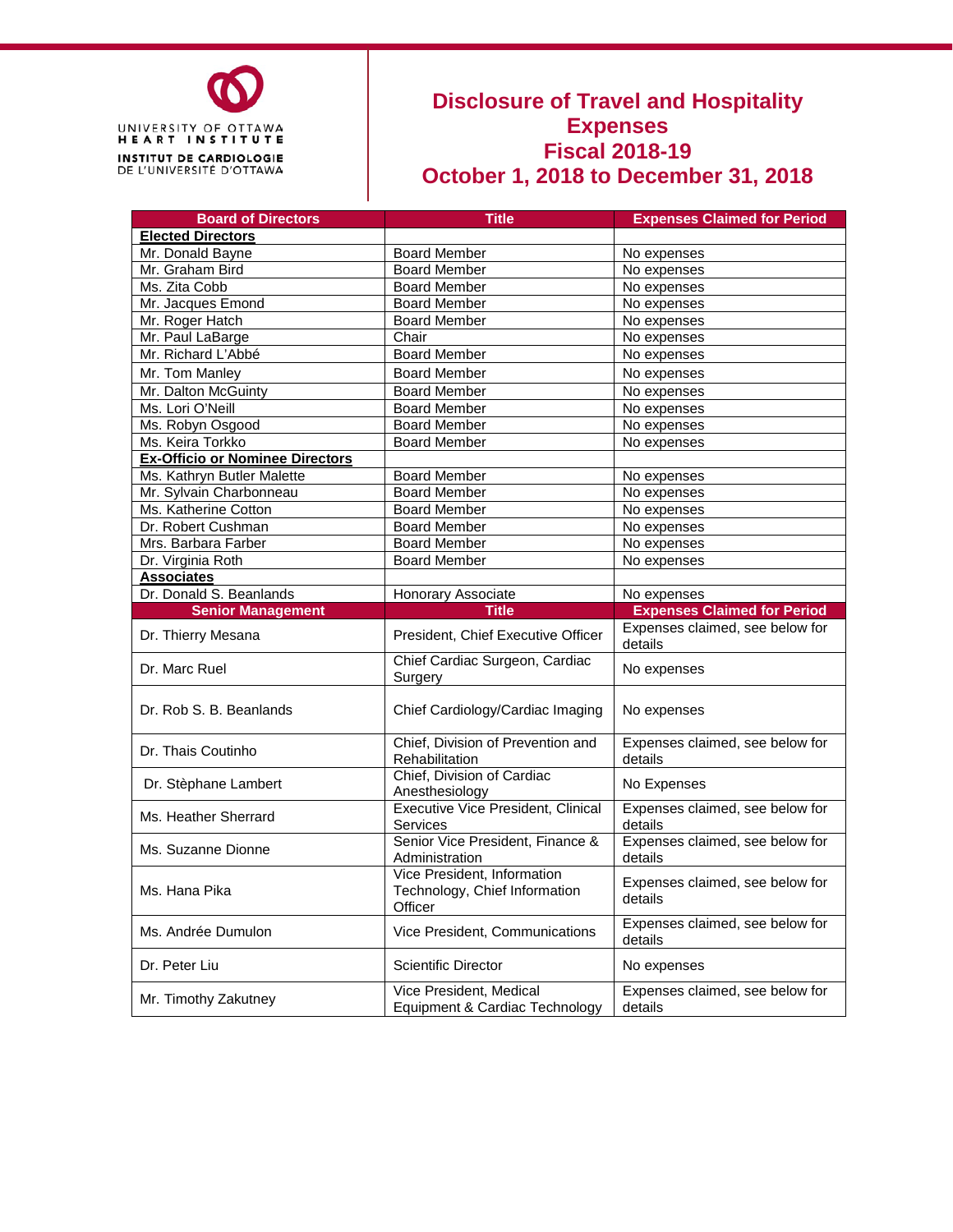

| <b>Name</b>        | <b>Title</b>                       | For the Quarter                               |
|--------------------|------------------------------------|-----------------------------------------------|
| Dr. Thierry Mesana | President, Chief Executive Officer | Third Quarter (October 1 to December 31) 2018 |

| <b>Travel Expenses</b>                    |                                   |                  |                 |               |        |             |               |                   |
|-------------------------------------------|-----------------------------------|------------------|-----------------|---------------|--------|-------------|---------------|-------------------|
|                                           | <b>Trip Details</b>               | <b>Breakdown</b> |                 |               |        |             |               |                   |
|                                           |                                   | Airfare/Train    | Transportation* | Accommodation | Meals  | Incidentals | Parking/Tolls | <b>Total/Trip</b> |
| Purpose:<br>Minimally Invasive            | Date(s):<br>October 3, 2018       |                  |                 |               |        |             |               |                   |
| <b>Structural Heart</b><br>Meeting        | Destination:<br>Toronto, ON       | \$617.26         | \$              | \$            | \$     | \$          | \$23.50       | \$640.76          |
| Purpose:<br><b>Transcatheter Mitral</b>   | Date(s):<br>October 18-19, 2018   |                  |                 |               |        |             |               |                   |
| Valve Program<br>Development<br>Symposium | Destination:<br>Toronto, ON       | \$889.59         | \$124.73        | \$351.38      | \$     | \$          | \$23.50       | \$1,389.20        |
| Purpose:<br>Mayo Clinic Visit             | Date(s):<br>November 12-13, 2018  |                  |                 |               |        |             |               |                   |
|                                           | Destination:<br>Rochester, MN USA | \$569.80         | \$              | \$501.49      | \$4.09 | \$          | \$            | \$1,075.38        |
| Purpose:<br>Selection Committee/          | Date(s):<br>November 6, 2018      |                  |                 |               |        |             |               |                   |
| Joe Irvine Meetings<br>at uOttawa         | Destination:<br>Ottawa, ON        | \$               | \$              | \$            | \$     | \$          | \$24.75       | \$24.75           |
|                                           | <b>Total Travel Expenses</b>      | \$2,076.65       | \$124.73        | \$852.87      | \$4.09 | \$          | \$71.75       | \$3,130.09        |

| <b>Other Expenses</b>       |  |
|-----------------------------|--|
| Please Describe:            |  |
| <b>Total Other Expenses</b> |  |

| <b>Total Expenses</b> | \$3,130.09 |
|-----------------------|------------|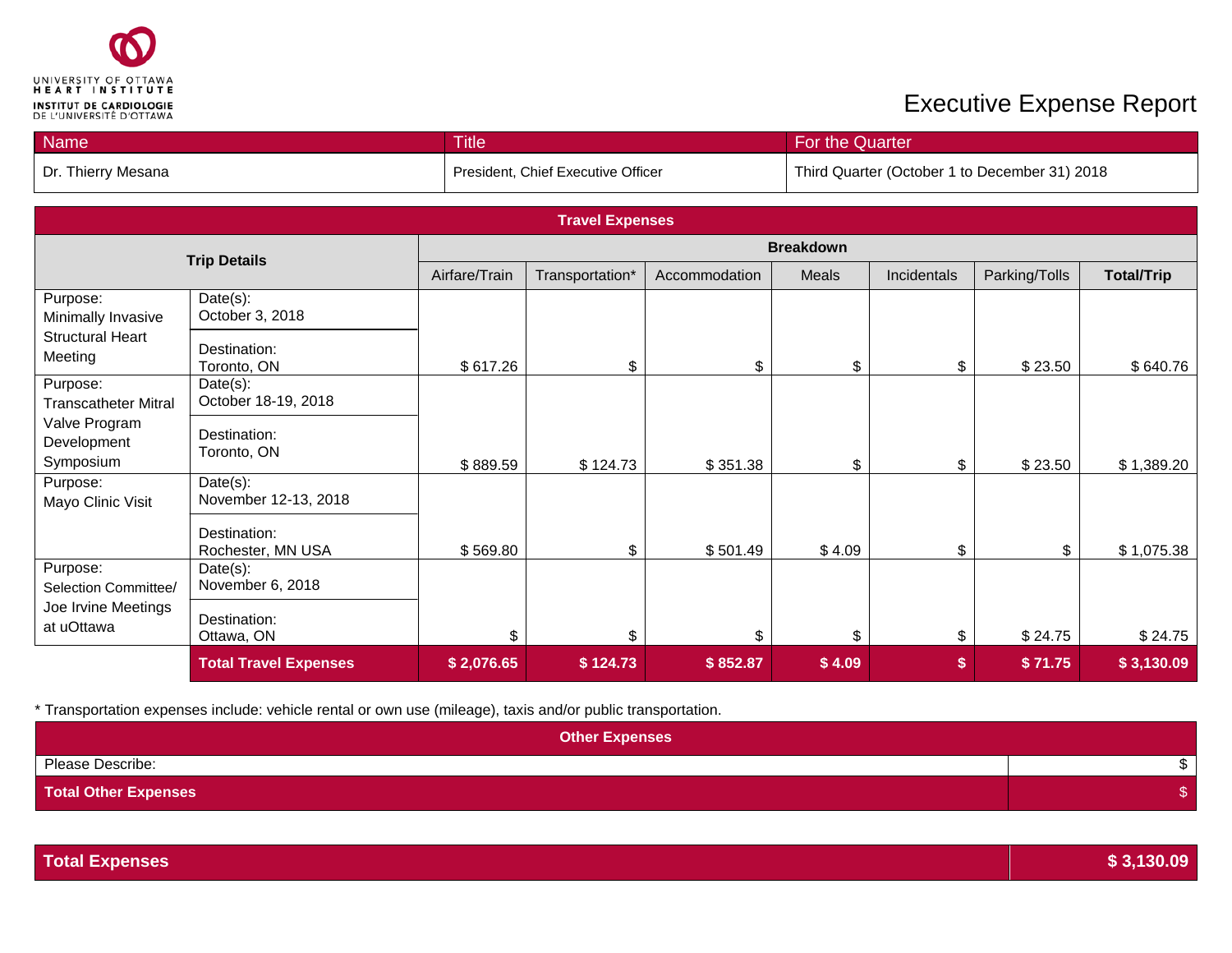

| <b>Name</b>      | <b>Title</b>                                       | For the Quarter                               |
|------------------|----------------------------------------------------|-----------------------------------------------|
| Heather Sherrard | <b>Executive Vice President, Clinical Services</b> | Third Quarter (October 1 to December 31) 2018 |

| <b>Travel Expenses</b>                             |                                 |                  |                 |               |       |             |               |                   |
|----------------------------------------------------|---------------------------------|------------------|-----------------|---------------|-------|-------------|---------------|-------------------|
| <b>Trip Details</b>                                |                                 | <b>Breakdown</b> |                 |               |       |             |               |                   |
|                                                    |                                 | Airfare/Train    | Transportation* | Accommodation | Meals | Incidentals | Parking/Tolls | <b>Total/Trip</b> |
| Purpose:<br>Canadian Nurse                         | $Date(s)$ :<br>October 10, 2018 |                  |                 |               |       |             |               |                   |
| Executive<br>Conference                            | Destination:<br>Toronto, ON     | \$704.27         | \$              | \$            | \$    | \$          | \$23.50       | \$727.77          |
| Purpose:<br>Vendor                                 | Date(s):<br>October 15, 2018    |                  |                 |               |       |             |               |                   |
| Presentations for<br>Provincial ICD<br>Procurement | Destination:<br>Toronto, ON     | \$704.27         | \$45.00         | \$            | \$    | \$          | \$23.50       | \$772.77          |
| Purpose:<br>Canadian                               | Date(s):<br>October 20-22, 2018 |                  |                 |               |       |             |               |                   |
| Cardiovascular<br>Congress                         | Destination:<br>Toronto, ON     | \$559.63         | \$              | \$            | \$    | \$          | \$70.50       | \$630.13          |
| Purpose:<br>Transplant<br>Performance              | Date(s):<br>October 31, 2018    |                  |                 |               |       |             |               |                   |
| Executive<br>Committee                             | Destination:<br>Toronto, ON     | \$896.37         | \$32.00         | \$            | \$    | \$          | \$23.50       | \$951.87          |
|                                                    | <b>Total Travel Expenses</b>    | \$2,864.54       | \$77.00         | \$            | \$    | \$          | \$141.00      | \$3,082.54        |

| <b>Other Expenses</b>                                                                      |          |
|--------------------------------------------------------------------------------------------|----------|
| Please Describe: Registration fee for Canadian Cardiovascular Congress October 20-22, 2018 | \$497.20 |
| <b>Total Other Expenses</b>                                                                | \$497.20 |

| <b>Total Expenses</b> | \$3,579.74 |
|-----------------------|------------|
|-----------------------|------------|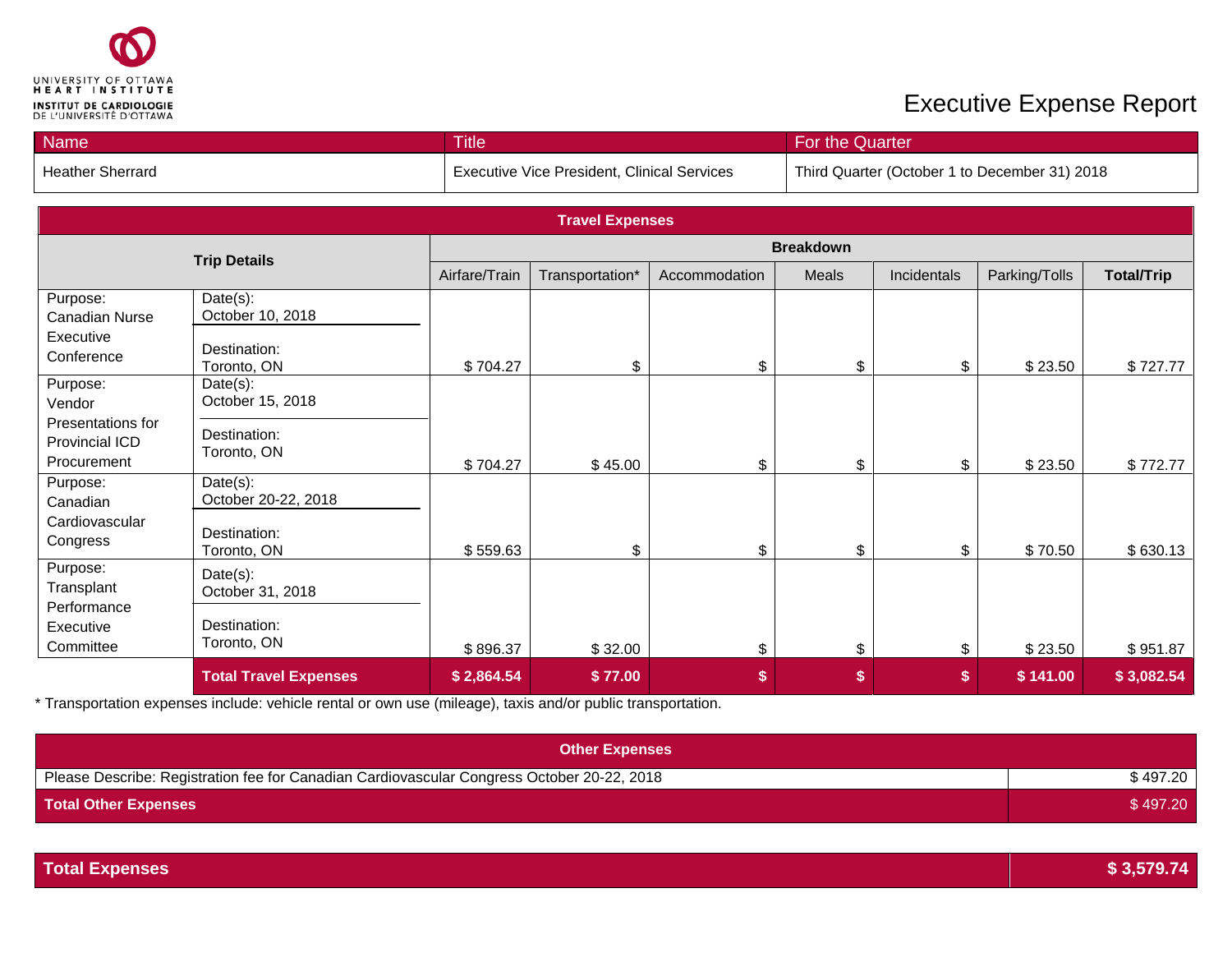

| <b>Name</b>        | <b>Title</b>                                   | For the Quarter                               |
|--------------------|------------------------------------------------|-----------------------------------------------|
| Ms. Suzanne Dionne | Senior Vice President, Chief Financial Officer | Third Quarter (October 1 to December 31) 2018 |

| <b>Travel Expenses</b>                             |                              |               |                  |               |       |             |               |                   |
|----------------------------------------------------|------------------------------|---------------|------------------|---------------|-------|-------------|---------------|-------------------|
| <b>Trip Details</b>                                |                              |               | <b>Breakdown</b> |               |       |             |               |                   |
|                                                    |                              | Airfare/Train | Transportation*  | Accommodation | Meals | Incidentals | Parking/Tolls | <b>Total/Trip</b> |
| Purpose:<br>Vendor                                 | Date(s):<br>October 15, 2018 |               |                  |               |       |             |               |                   |
| Presentations for<br>Provincial ICS<br>Procurement | Destination:<br>Toronto, ON  | \$517.76      | \$               |               |       |             | \$123.50      | \$641.26          |
|                                                    | <b>Total Travel Expenses</b> | \$517.76      |                  |               |       |             | \$123.50      | \$641.26          |

| <b>Other Expenses</b>       |        |
|-----------------------------|--------|
| Please Describe:            |        |
| <b>Total Other Expenses</b> | \$0.00 |

| <b>Total Expenses</b> | \$641.26 |
|-----------------------|----------|
|                       |          |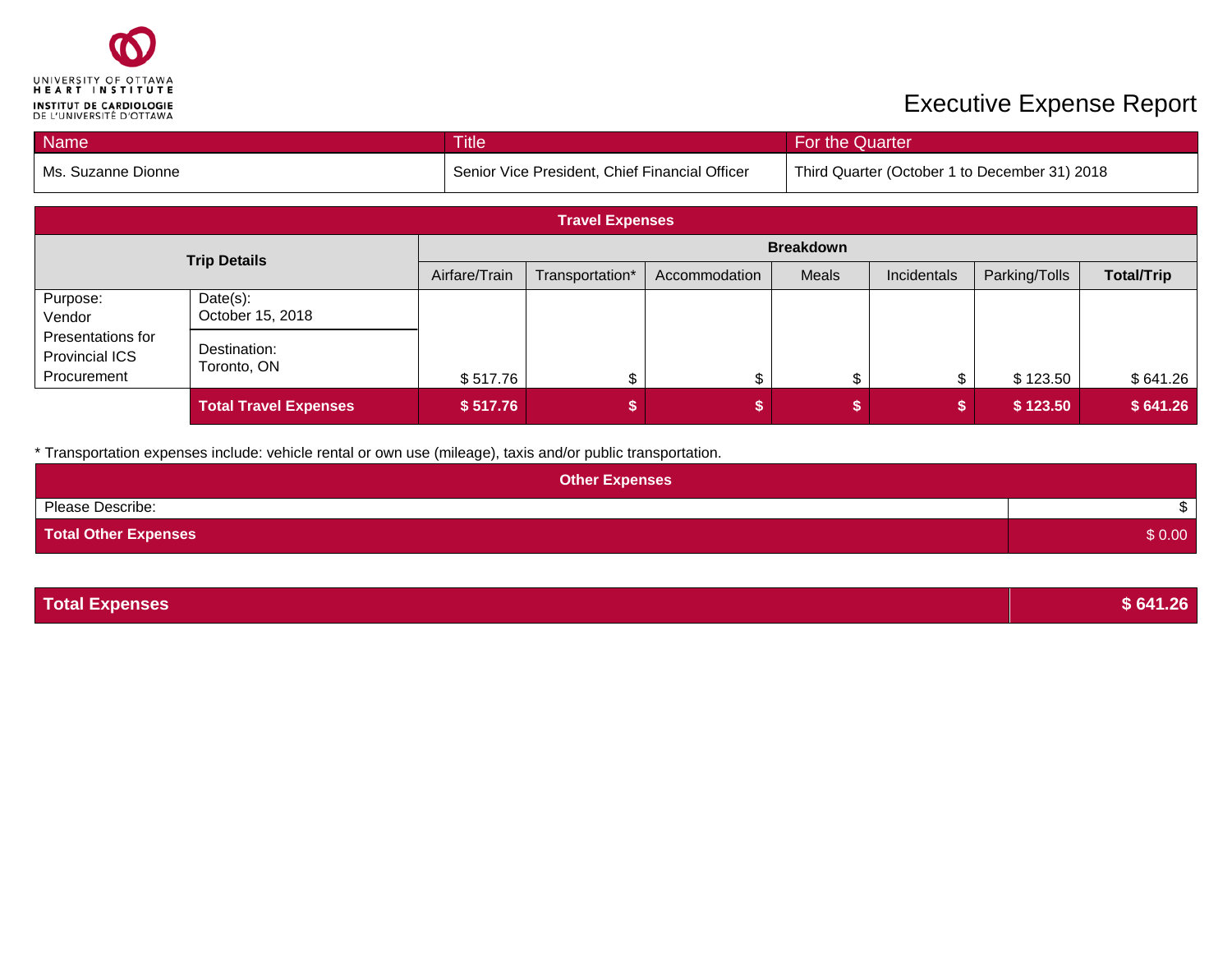

| Name          | <b>Title</b>                              | For the Quarter                               |
|---------------|-------------------------------------------|-----------------------------------------------|
| Ms. Hana Pika | Vice President, Chief Information Officer | Third Quarter (October 1 to December 31) 2018 |

| <b>Travel Expenses</b>                                                                          |                                                     |               |                  |               |       |             |               |                   |
|-------------------------------------------------------------------------------------------------|-----------------------------------------------------|---------------|------------------|---------------|-------|-------------|---------------|-------------------|
| <b>Trip Details</b>                                                                             |                                                     |               | <b>Breakdown</b> |               |       |             |               |                   |
|                                                                                                 |                                                     | Airfare/Train | Transportation*  | Accommodation | Meals | Incidentals | Parking/Tolls | <b>Total/Trip</b> |
| Purpose:<br>Parking at General<br><b>Campus for Project</b>                                     | Date(s):<br>October 22, 2018 & November<br>27, 2018 |               |                  |               |       |             |               |                   |
| <b>Fusion Steering</b><br><b>Committee Meeting</b><br>and for<br>Cybersecurity<br>/Privacy & IS | Destination:<br>Ottawa, ON                          |               |                  |               |       |             |               |                   |
| <b>Committee Meeting</b>                                                                        |                                                     |               | \$               | \$            |       |             | \$26.00       | \$26.00           |
|                                                                                                 | <b>Total Travel Expenses</b>                        |               | \$               |               |       |             | \$26.00       | \$26.00           |

\* Transportation expenses include: vehicle rental or own use (mileage), taxis and/or public transportation.

| <b>Other Expenses</b>       |        |
|-----------------------------|--------|
| Please Describe:            |        |
| <b>Total Other Expenses</b> | \$0.00 |

**Total Expenses \$ 26.00**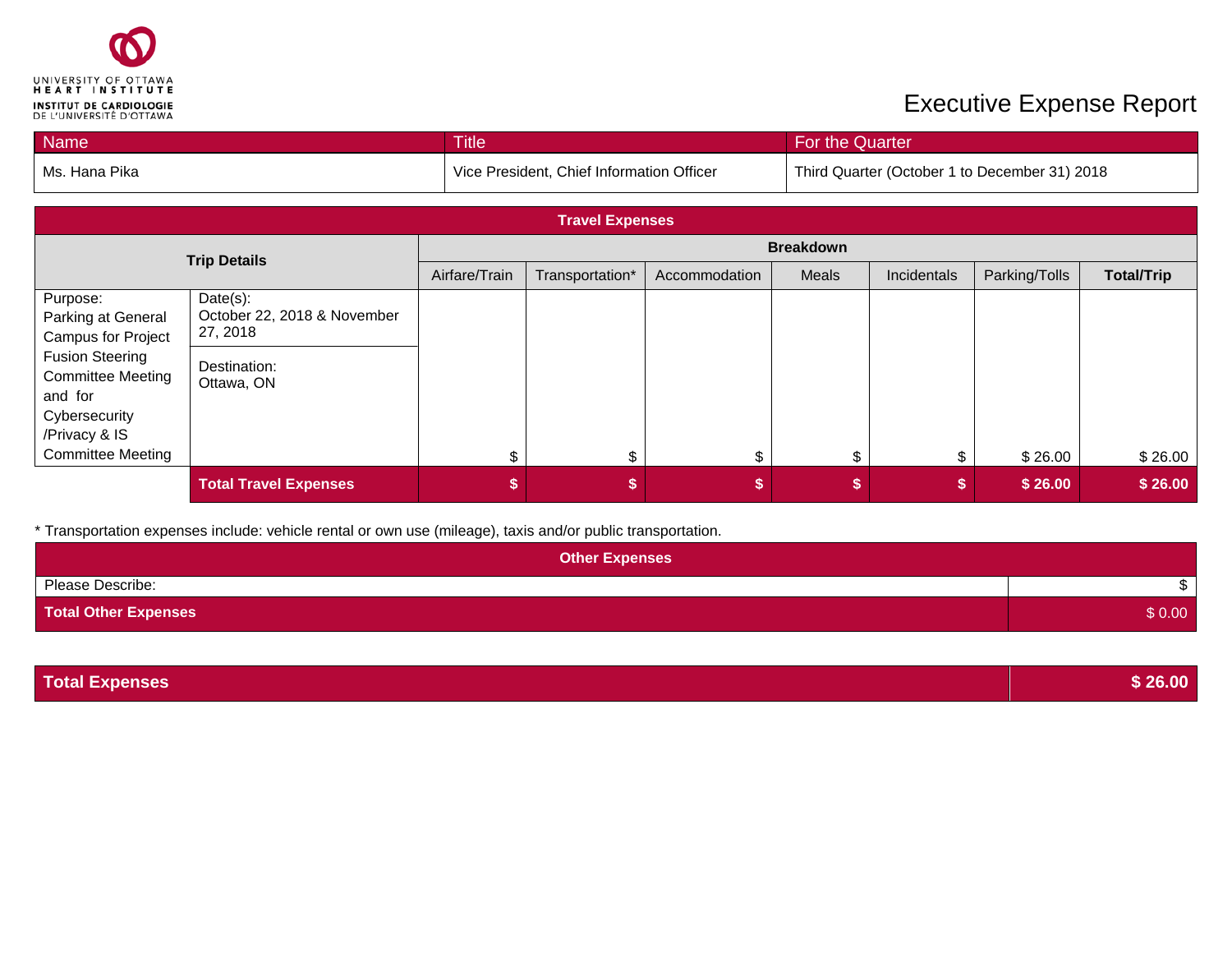

| <b>Name</b>          | <b>Title</b>                                        | For the Quarter                               |
|----------------------|-----------------------------------------------------|-----------------------------------------------|
| l Ms. Andrée Dumulon | <sup>1</sup> Vice President, Communications Officer | Third Quarter (October 1 to December 31) 2018 |

| <b>Travel Expenses</b>     |                                 |                                                   |                  |  |       |             |               |                   |
|----------------------------|---------------------------------|---------------------------------------------------|------------------|--|-------|-------------|---------------|-------------------|
| <b>Trip Details</b>        |                                 |                                                   | <b>Breakdown</b> |  |       |             |               |                   |
|                            |                                 | Airfare/Train<br>Transportation*<br>Accommodation |                  |  | Meals | Incidentals | Parking/Tolls | <b>Total/Trip</b> |
| Purpose:<br>Canadian       | Date(s):<br>October 19-23, 2018 |                                                   |                  |  |       |             |               |                   |
| Cardiovascular<br>Congress | Destination:<br>Toronto, ON     | \$345.78                                          | \$209.00         |  |       |             |               | \$554.78          |
|                            | <b>Total Travel Expenses</b>    | \$345.78                                          | \$209.00         |  |       |             |               | \$554.78          |

| <b>Other Expenses</b>       |  |
|-----------------------------|--|
| Please Describe:            |  |
| <b>Total Other Expenses</b> |  |

| <b>Total Expenses</b> | \$554.78 |
|-----------------------|----------|
|-----------------------|----------|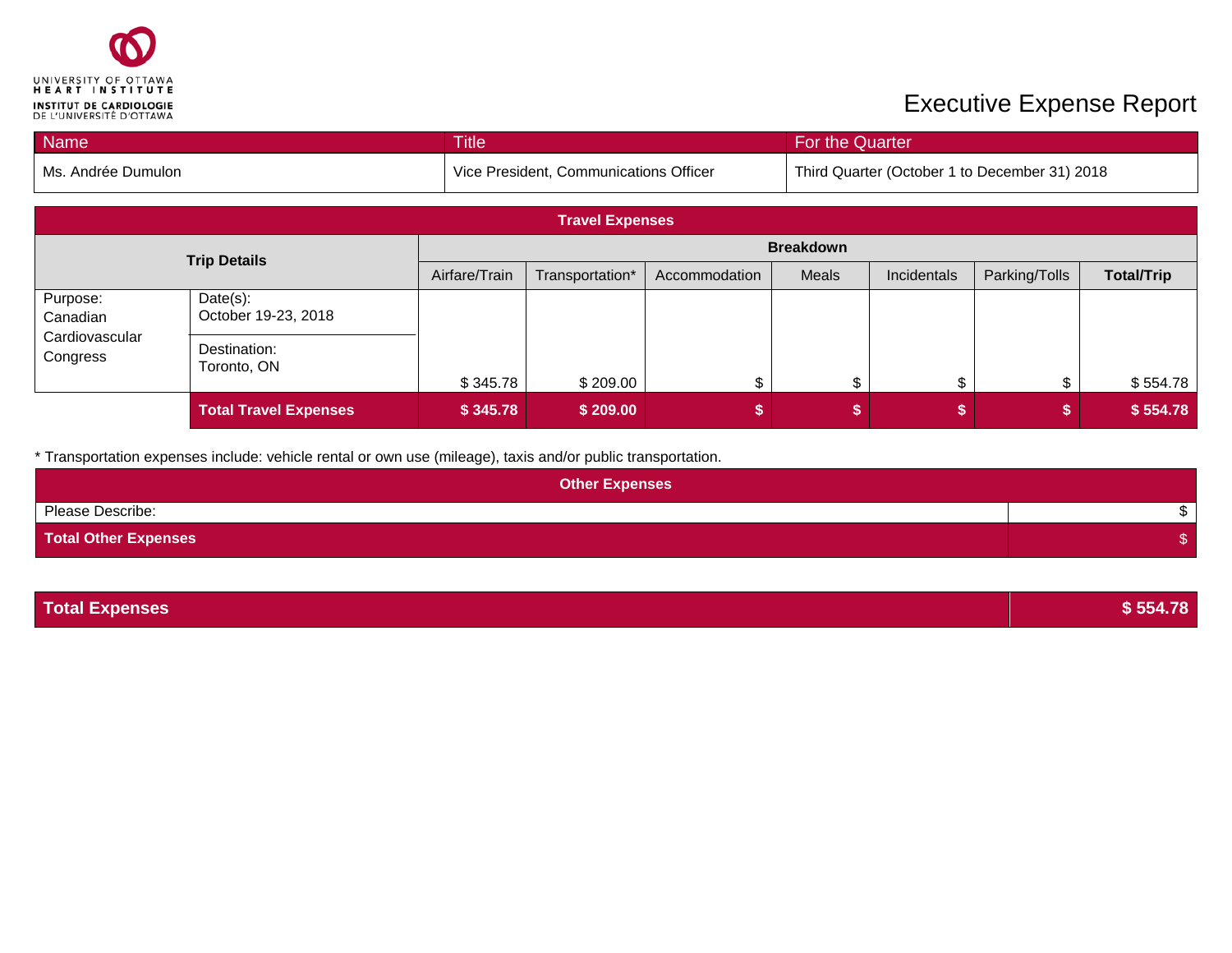

| <b>Name</b>          | <b>Title</b>                       | For the Quarter                               |
|----------------------|------------------------------------|-----------------------------------------------|
| l Dr. Thais Coutinho | Chief, Prevention & Rehabilitation | Third Quarter (October 1 to December 31) 2018 |

| <b>Travel Expenses</b>     |                                    |               |                  |               |       |             |               |                   |
|----------------------------|------------------------------------|---------------|------------------|---------------|-------|-------------|---------------|-------------------|
| <b>Trip Details</b>        |                                    |               | <b>Breakdown</b> |               |       |             |               |                   |
|                            |                                    | Airfare/Train | Transportation*  | Accommodation | Meals | Incidentals | Parking/Tolls | <b>Total/Trip</b> |
| Purpose:<br>Canadian       | $Date(s)$ :<br>October 20-22, 2018 |               |                  |               |       |             |               |                   |
| Cardiovascular<br>Congress | Destination:<br>Toronto, ON        | \$514.43      | \$74.53          | \$698.06      |       |             | \$.           | \$1,287.02        |
|                            | <b>Total Travel Expenses</b>       | \$514.43      | \$74.53          | \$698.06      |       |             |               | \$1,287.02        |

| <b>Other Expenses</b>                                                                      |          |
|--------------------------------------------------------------------------------------------|----------|
| Please Describe: Registration fee for Canadian Cardiovascular Congress October 20-22, 2018 | \$497.20 |
| <b>Total Other Expenses</b>                                                                | \$497.20 |